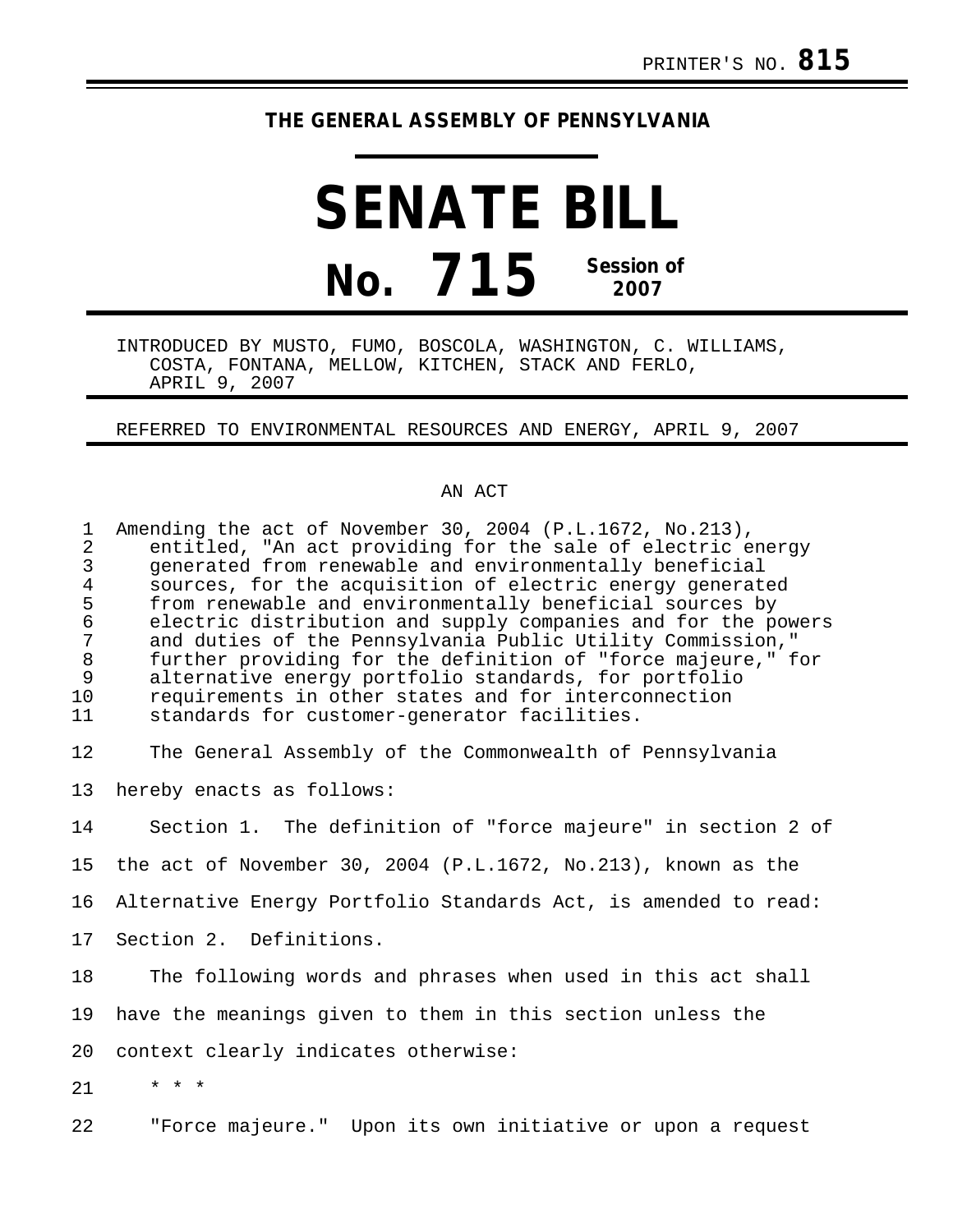1 of an electric distribution company or an electric generator 2 supplier, the Pennsylvania Public Utility Commission, within 60 3 days, shall determine if alternative energy resources are 4 reasonably available in the marketplace in sufficient quantities 5 for the electric distribution companies and electric generation 6 suppliers to meet their obligations for that reporting period 7 under this act. In making this determination the commission 8 shall consider whether electric distribution companies or 9 electric generation suppliers have made a good faith effort to 10 acquire sufficient alternative energy to comply with their 11 obligations. Such good faith efforts shall include, but are not 12 limited to, banking alternative energy credits during their 13 transition periods, seeking alternative energy credits through 14 competitive solicitations and seeking to procure alternative 15 energy credits or alternative energy through long-term 16 contracts. In further making its determination the commission 17 shall assess the availability of alternative energy credits in 18 the Generation Attributes Tracking System (GATS) or its 19 successor, and the availability of alternative energy credits 20 generally in Pennsylvania and other jurisdictions in the PJM 21 Interconnection, L.L.C. regional transmission organization (PJM) 22 or its successor. The commission may also require solicitations 23 for alternative energy credits as part of default service before 24 requests of force majeure can be made. If the commission further 25 determines that alternative energy resources are not reasonably 26 available in sufficient quantities in the marketplace for the 27 electric distribution companies and electric generation 28 suppliers to meet their obligations under this act, then the 29 commission shall modify the underlying obligation of the 30 electric distribution company or electric generation supplier or 20070S0715B0815 - 2 -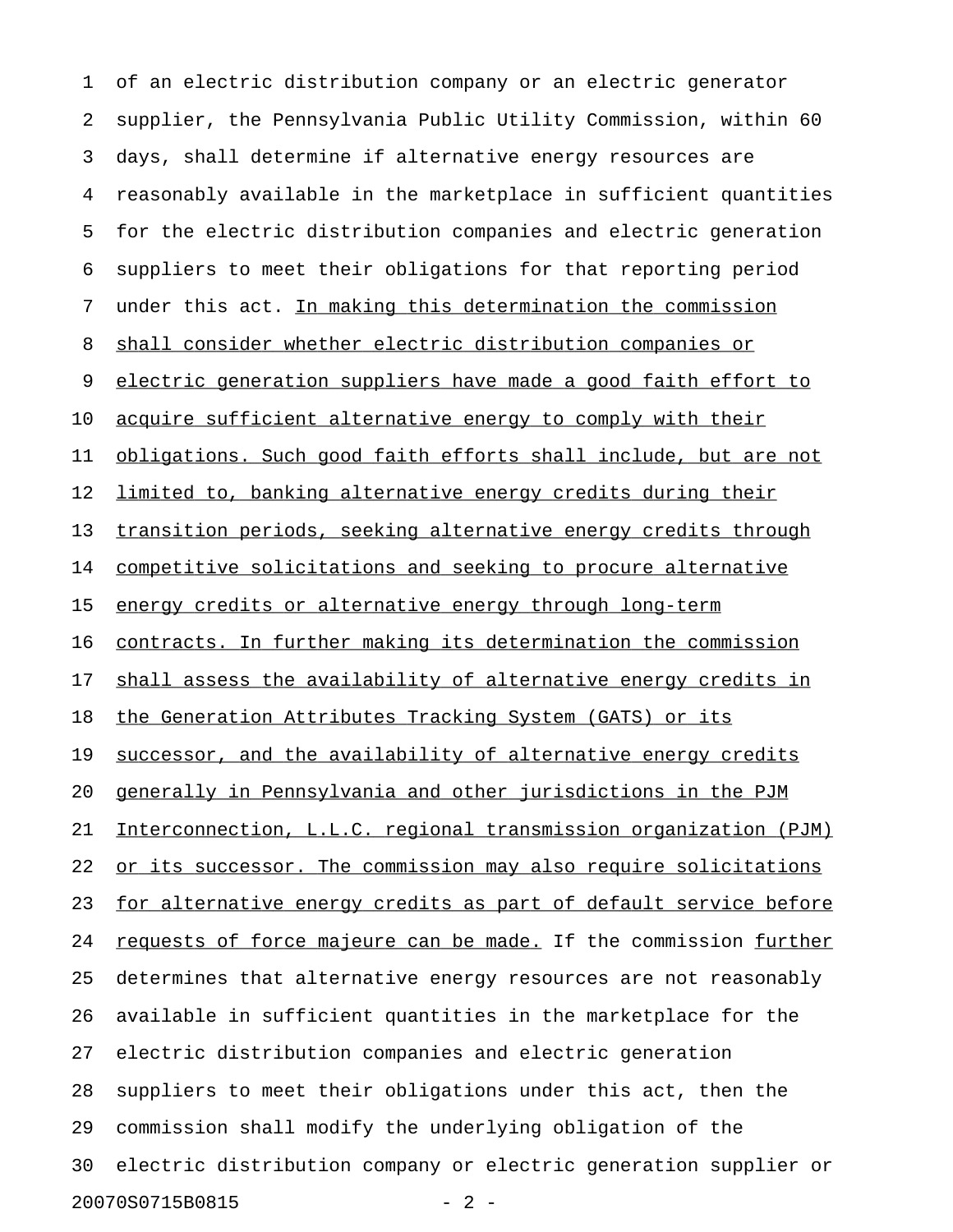1 recommend to the General Assembly that the underlying obligation 2 be eliminated.

 $3 * * * *$ 

4 Section 2. Sections 3(b) and (f), 4 and 5 of the act are 5 amended to read:

6 Section 3. Alternative energy portfolio standards.

7 \* \* \*

8 (b) Tier I and solar photovoltaic shares.--

9 (1) Two years after the effective date of this act, at 10 least 1.5% of the electric energy sold by an electric 11 distribution company or electric generation supplier to 12 retail electric customers in this Commonwealth shall be 13 generated from Tier I alternative energy sources. Except as 14 provided in this section, the minimum percentage of electric 15 energy required to be sold to retail electric customers from 16 alternative energy sources shall increase to 2% three years 17 after the effective date of this act. The minimum percentage 18 of electric energy required to be sold to retail electric 19 customers from alternative energy sources shall increase by 20 at least 0.5% each year so that at least 8% of the electric 21 energy sold by an electric distribution company or electric 22 generation supplier to retail electric customers in that 23 certificated territory in the 15th year after the effective 24 date of this subsection is sold from Tier I alternative 25 energy resources.

26 (2) Of the electric energy required to be sold from Tier 27 I sources, the total percentage that must be sold from solar 28 photovoltaic technologies is [for]:

29 [(i) Years 1 through 4 - 0.0013%.

30 (ii) Years 5 through 9 - 0.0203%.

20070S0715B0815 - 3 -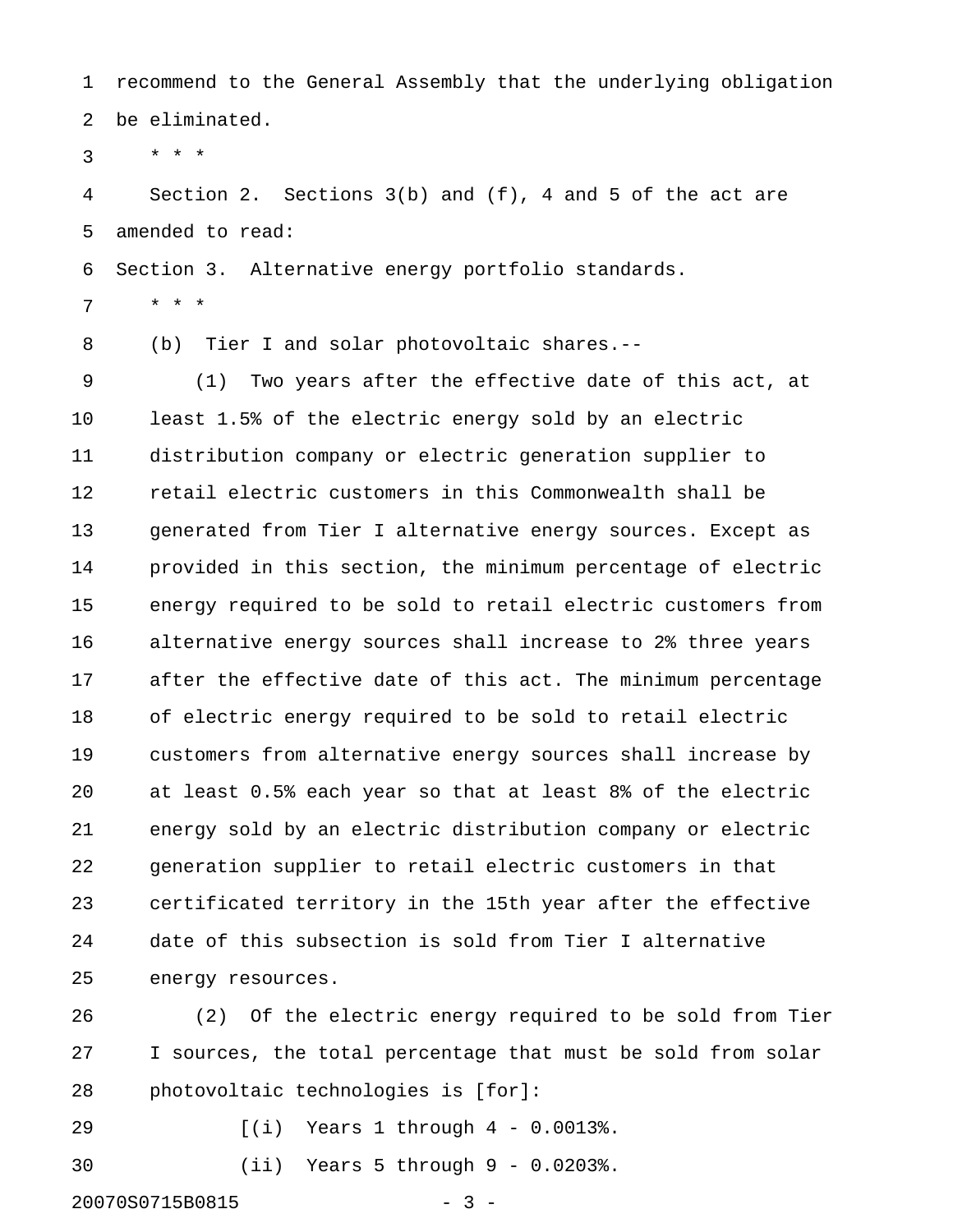| $\mathbf 1$ | $(iii)$ Years 10 through $14 - 0.2500$ .                      |
|-------------|---------------------------------------------------------------|
| 2           | Years 15 and thereafter - $0.5000$ .]<br>(iv)                 |
| 3           | 0.0013% for June 1, 2006, through May 31, 2007.<br>(i)        |
| 4           | $(ii)$ 0.0030% for June 1, 2007, through May 31, 2008.        |
| 5           | (iii) 0.0063% for June 1, 2008, through May 31,               |
| 6           | 2009.                                                         |
| 7           | (iv) 0.0120% for June 1, 2009, through May 31, 2010.          |
| 8           | 0.0203% for June 1, 2010, through May 31, 2011.<br>$(\nabla)$ |
| 9           | (vi) 0.0325% for June 1, 2011, through May 31, 2012.          |
| 10          | <u>(vii) 0.0510% for June 1, 2012, through May 31,</u>        |
| 11          | 2013.                                                         |
| 12          | (viii) 0.0840% for June 1, 2013, through May 31,              |
| 13          | 2014.                                                         |
| 14          | $(ix)$ 0.1440% for June 1, 2014, through May 31, 2015.        |
| 15          | 0.2500% for June 1, 2015, through May 31, 2016.<br>(x)        |
| 16          | (xi) 0.2933% for June 1, 2016, through May 31, 2017.          |
| 17          | (xii) 0.3400% for June 1, 2017, through May 31,               |
| 18          | 2018.                                                         |
| 19          | (xiii) 0.3900% for June 1, 2018, through May 31,              |
| 20          | 2019.                                                         |
| 21          | (xiv) 0.4433% for June 1, 2019, through May 31,               |
| 22          | 2020.                                                         |
| 23          | (xv) 0.5000% for June 1, 2020, through May 31, 2021.          |
| 24          | The percentages in this paragraph shall apply to all retail   |
| 25          | electricity sales in this Commonwealth.                       |
| 26          | Upon commencement of the beginning of the 6th<br>(3)          |
| 27          | reporting year, the commission shall undertake a review of    |
| 28          | the compliance by electric distribution companies and         |
| 29          | electric generation suppliers with the requirements of this   |
| 30          | act. The review shall also include the status of alternative  |
|             | 20070S0715B0815<br>$-4-$                                      |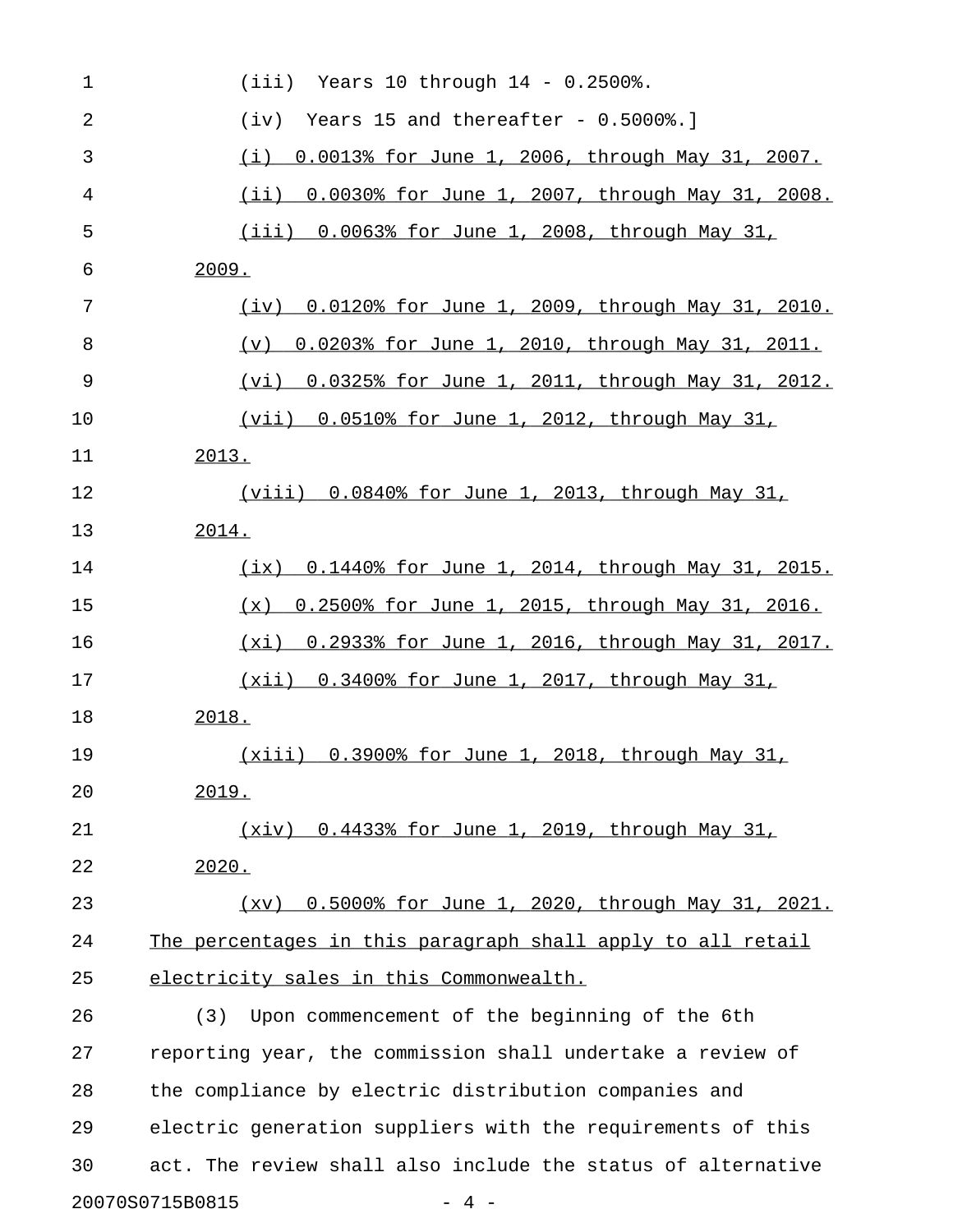1 energy technologies within this Commonwealth and the capacity 2 to add additional alternative energy resources. The 3 commission shall use the results of this review to recommend 4 to the General Assembly additional compliance goals beyond 5 year 15. The commission shall work with the department in 6 evaluating the future alternative energy resource potential. 7 \* \* \*

8 (f) Alternative compliance payment.--

9 (1) At the end of each program year, the program 10 administrator shall provide a report to the commission and to 11 each covered electric distribution company showing their 12 status level of alternative energy acquisition.

13 (2) The commission shall conduct a review of each 14 determination made under subsections (b) and (c). If, after 15 notice and hearing, the commission determines that an 16 electric distribution company or electric generation supplier 17 has failed to comply with subsections (b) and (c), the 18 commission shall impose an alternative compliance payment on 19 that company or supplier.

20 (3) The alternative compliance payment, with the 21 exception of the solar photovoltaic share compliance 22 requirement set forth in subsection (b)(2), shall be \$45 23 times the number of additional alternative energy credits 24 needed in order to comply with subsection (b) or (c).

25 (4) The alternative compliance payment for the solar 26 photovoltaic share shall be 200% of the average market value 27 of solar renewable energy credits sold during the reporting 28 period within the service region of the regional transmission 29 organization, including, where applicable, the levelized up- \_\_\_\_\_\_\_\_\_\_\_\_\_\_\_\_\_\_\_\_\_\_\_\_\_\_\_\_\_\_\_\_\_\_\_\_\_\_\_\_\_\_\_\_\_\_\_\_ 30 front rebates received by sellers of solar renewable energy 20070S0715B0815 - 5 -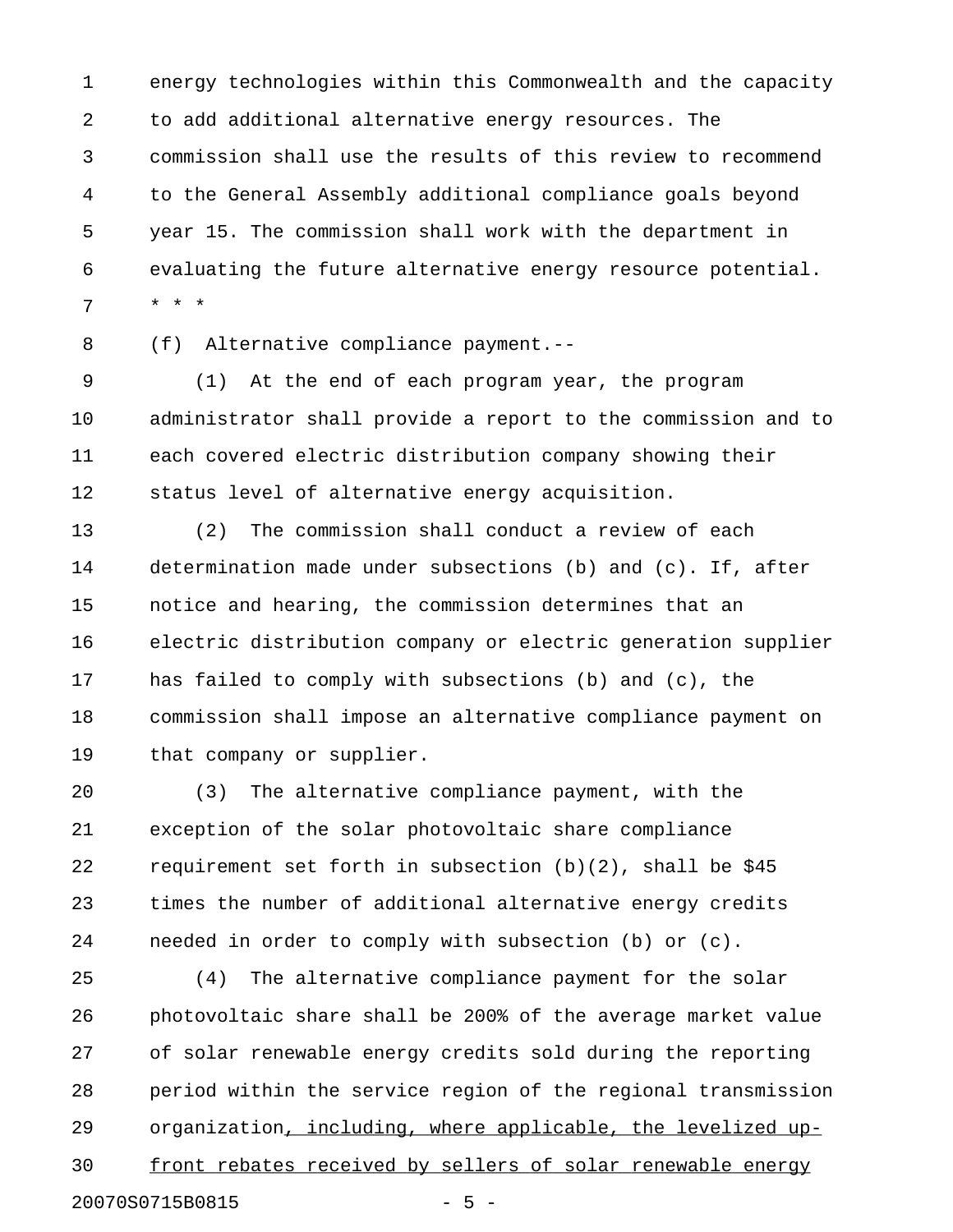1 credits in other jurisdictions in the PJM Interconnection,

2 L.L.C. transmission organization (PJM) or its successor.

3 (5) The commission shall establish a process to provide 4 for, at least annually, a review of the alternative energy 5 market within this Commonwealth and the service territories 6 of the regional transmission organizations that manage the 7 transmission system in any part of this Commonwealth. The 8 commission will use the results of this study to identify any 9 needed changes to the cost associated with the alternative 10 compliance payment program. If the commission finds that the 11 costs associated with the alternative compliance payment 12 program must be changed, the commission shall present these 13 findings to the General Assembly for legislative enactment. 14 \* \* \*

15 Section 4. Portfolio requirements in other states.

16 If an electric distribution supplier or electric generation 17 company provider sells electricity in any other state and is 18 subject to renewable energy portfolio requirements in that 19 state, they shall list any such requirement and shall indicate 20 how it satisfied those renewable energy portfolio requirements. 21 To prevent double-counting, the electric distribution supplier 22 or electric generation company shall not satisfy Pennsylvania's 23 alternative energy portfolio requirements using alternative 24 energy used to satisfy another state's portfolio requirements[. 25 Energy derived only from alternative energy sources inside the 26 geographical boundaries of this Commonwealth or within the 27 service territory of any regional transmission organization that 28 manages the transmission system in any part of this Commonwealth 29 shall be eligible to meet the compliance requirements under this 30 act.] or alternative energy credits already purchased by 20070S0715B0815 - 6 -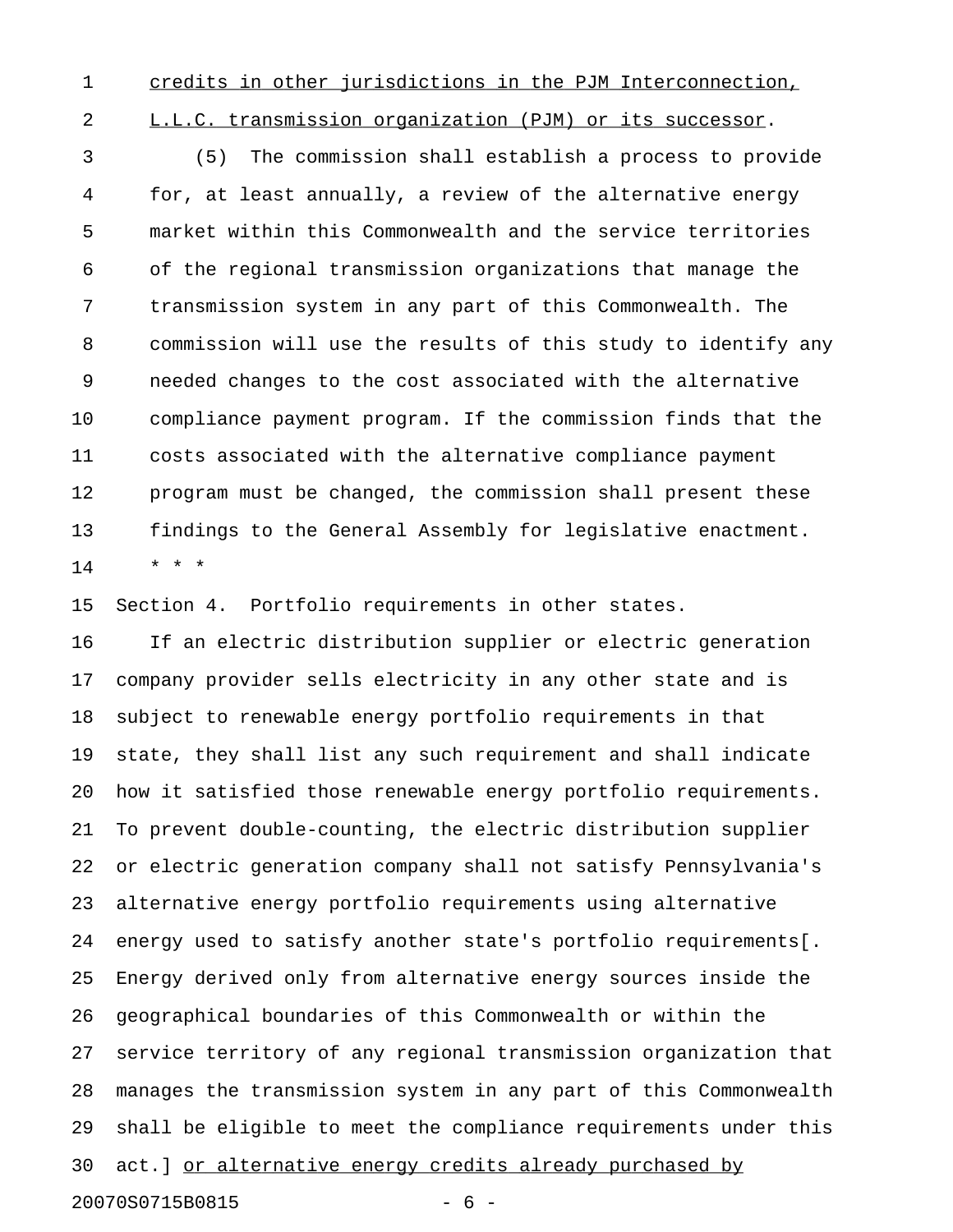| 1  | individuals, businesses, or government bodies that do not have a |
|----|------------------------------------------------------------------|
| 2  | compliance obligation under this act unless the individual,      |
| 3  | business or government body sells those credits to the electric  |
| 4  | distribution company or electric generation supplier. Energy     |
| 5  | derived from alternative energy sources inside the geographical  |
| 6  | boundaries of this Commonwealth shall be eligible to meet the    |
| 7  | compliance requirements under this act. Energy derived from      |
| 8  | alternative energy sources located outside the geographical      |
| 9  | boundaries of this Commonwealth but within the service territory |
| 10 | of a regional transmission organization that manages the         |
| 11 | transmission system in any part of this Commonwealth shall only  |
| 12 | be eligible to meet the compliance requirements of electric      |
| 13 | distribution companies or electric generation suppliers located  |
| 14 | within the service territory of the same regional transmission   |
| 15 | organization. For purposes of compliance with this act,          |
| 16 | alternative energy sources located in the PJM Interconnection,   |
| 17 | L.L.C. regional transmission organization (PJM) or its successor |
| 18 | service territory shall be eligible to fulfill compliance        |
| 19 | obligations of Pike County Light and Power Company and           |
| 20 | Pennsylvania Power Company. Energy derived from alternative      |
| 21 | energy sources located outside the service territory of a        |
| 22 | regional transmission organization that manages the transmission |
| 23 | system in any part of this Commonwealth shall not be eligible to |
| 24 | meet the compliance requirements of this act. Electric           |
| 25 | distribution companies and electric generation suppliers shall   |
| 26 | document that this energy was not used to satisfy another        |
| 27 | state's renewable energy portfolio standards.                    |
| 28 | Interconnection standards for customer-generator<br>Section 5.   |
| 29 | facilities.                                                      |
| 30 | Excess generation from net-metered customer-generators shall     |

20070S0715B0815 - 7 -